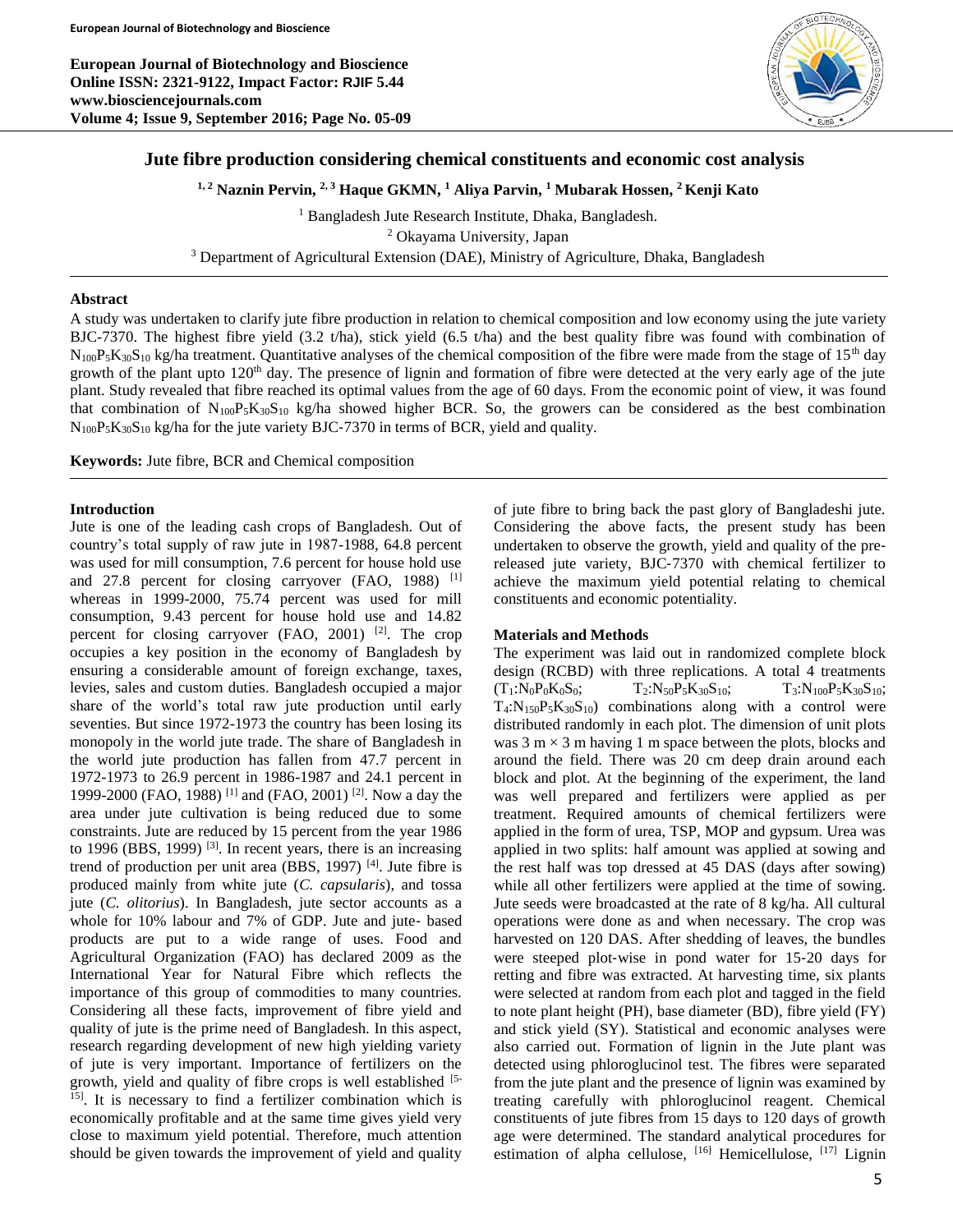contents, <sup>[18-a, b, c]</sup>, Fatty materials and ash content <sup>[19]</sup> were followed.

### **Results and Discussion**

Application of combined chemical fertilizers showed

significant positive effect on all the growth parameter like plant height (Fig. 1), base diameter (Fig. 2). The maximum PH (3.1 m) and BD (22.50 mm) were found by the treatment  $T_3$  $(N_{100}P_5K_{30}S_{10})$ .



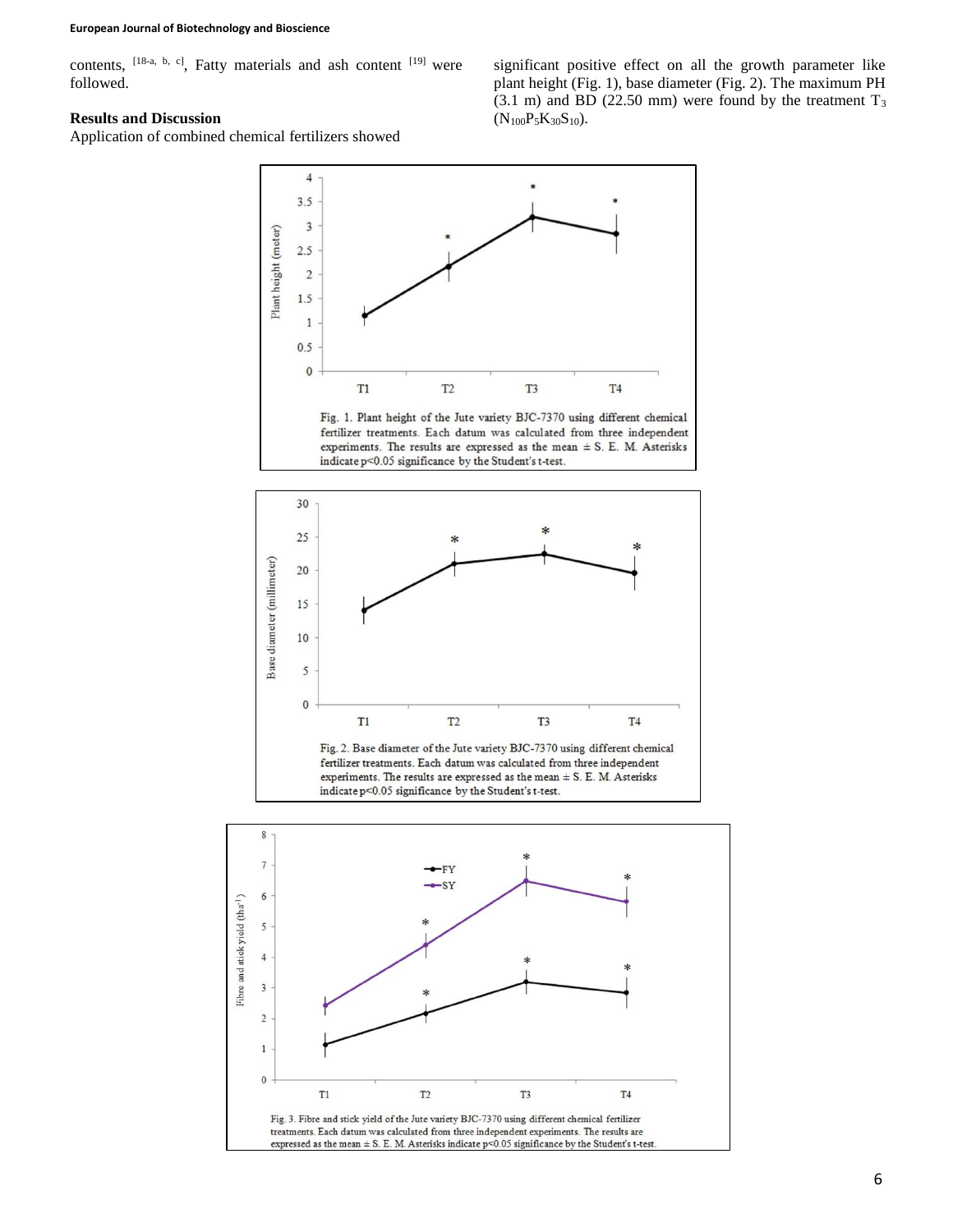#### **European Journal of Biotechnology and Bioscience**

Application of different treatments showed statistically significant positive effect on fibre yield (FY) and stick yield (SY) of jute. Highest FY  $(3.2 \text{ t/ha})$  and SY  $(6.5 \text{ t/ha})$  were

accounted with  $T_3$  ( $N_{100}P_5K_{30}S_{10}$  kg/ha) treatment (Fig. 3), which were 178.3 and 167.5% higher than control (Figs 4 and 5).



Based on FY and SY, the treatment can be ranked in the order of T3> T4> T2> T1. The best FY and SY were found with the combination of  $N_{100}P_5K_{30}S_{10}$ . The same result found for different *C. capsularis* varieties [20-23].

The lignin on jute fibre is very important to determine its quality. The biological growth of jute plants started with the formation of lignin. At early stage plant growth of jute fibres

were so tender and adhered to cuticular and other cellular tissues that they were hardly separated and the results of their chemical constituents were not reproducible. The fibre bundles were, however, separated by careful retting of the 15 days old plants and the different chemical constituents of fibre were determined periodically at an interval of 15 days. The results are shown in Fig. 6.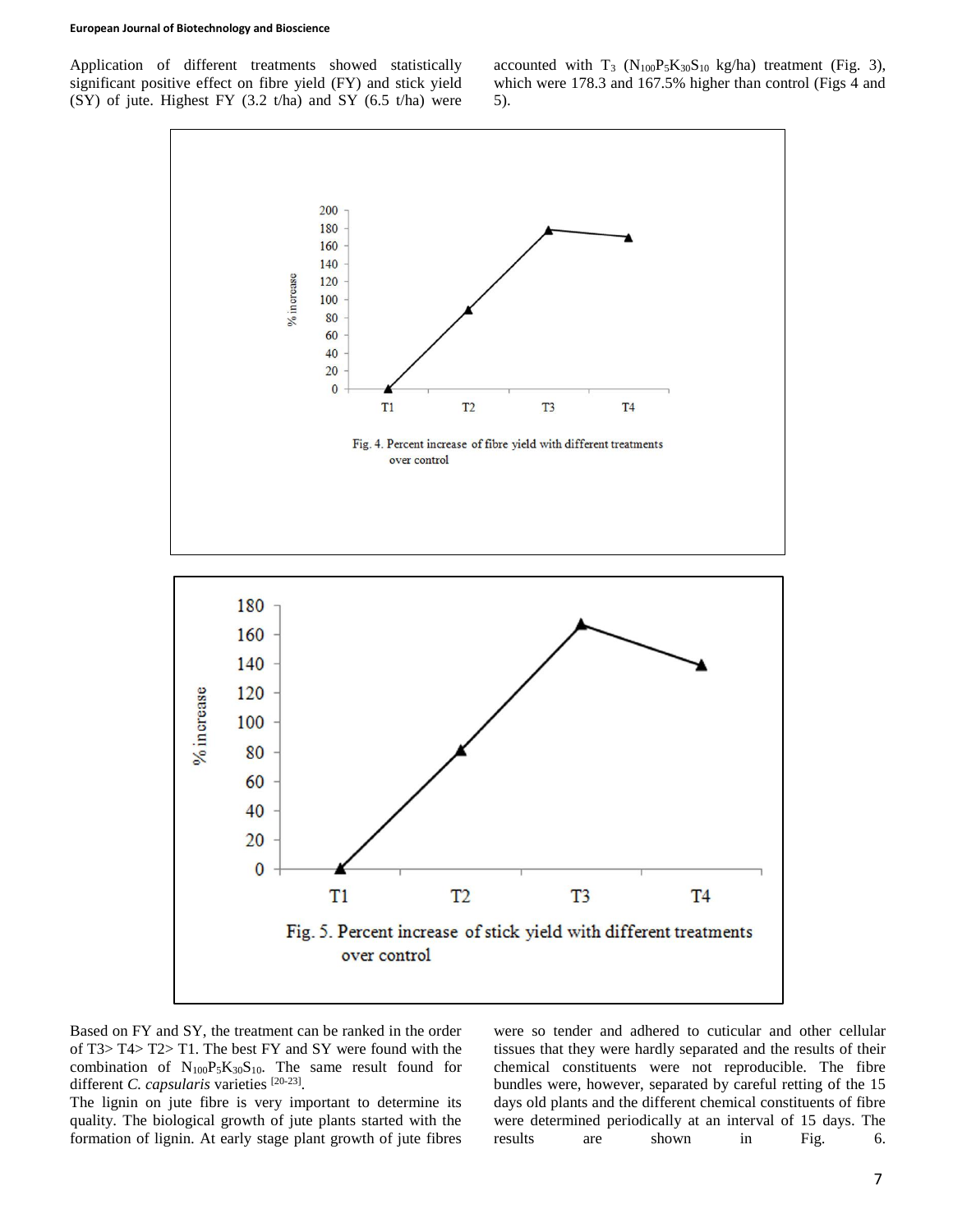



growth (days). X- axis denotes different days from 15-120 days. Y-axis denotes % of chemical constituents.

It was shown that cellulose and hemicellulose were comparatively lower in the fibre in the early stages and gradually increased (Fig. 6) until it reached the age of about 60 days when they were leveled off upto the age of 90 days. It can be explained that the molecular formation of cellulosic materials was not completed at the early stage and so, the components were of low molecular weight/D.P. and dissolved in strong alkaline solution during their analysis. Lignin and fat content were predominantly higher than the average values in mature fibre, because of the fact that they were naturally needed for the hardness of the plants to stand up during the growth periods. It was also shown that the age of 45 days of the fibre seemed to be critical as regards its chemical composition, because all the chemical constituents of the fibre attained the molecular maturity and showed regular pattern of percentage of their contents when the age of the fibre was at near 60 days upto the age of 90 days. The fibres after 90 days of growth seemed to be over matured when alpha cellulose content was gradually increased and hemicelluloses decreased indicating development of some molecular, physical and structural complexity in the fibre. The results suggest that more molecular incrustation and compactness of the chemical structure of the fibre took place when the plants were left for over maturity.

Economic analysis was made considering the variable cost of fertilizers, seeds, labor and price of fibre and stick. This

reveals that  $T_3$  (N<sub>100</sub>P<sub>5</sub>K<sub>30</sub>S<sub>10</sub> kg/ha) treatment was the most cost effective treatment as it gives the highest benefit cost ratio (BCR) of 2.14 (Fig. 7) which is highly profitable.



The entire treatments had significant positive impact over control  $(T_1)$  on growth and yield and quality parameters and effect of combined fertilizers on them were explained. The most important parameter, fibre yield (3.2 t/ha) and stick yield (6.5 t/ha), were recorded highest with  $N_{100}P_5K_{30}S_{10}$  kg/ha (T<sub>3</sub>) treatment. From the results of economic analysis, combination of  $N_{100}P_5K_{30}S_{10}$  kg/ha showed higher BCR (2.14). Considering